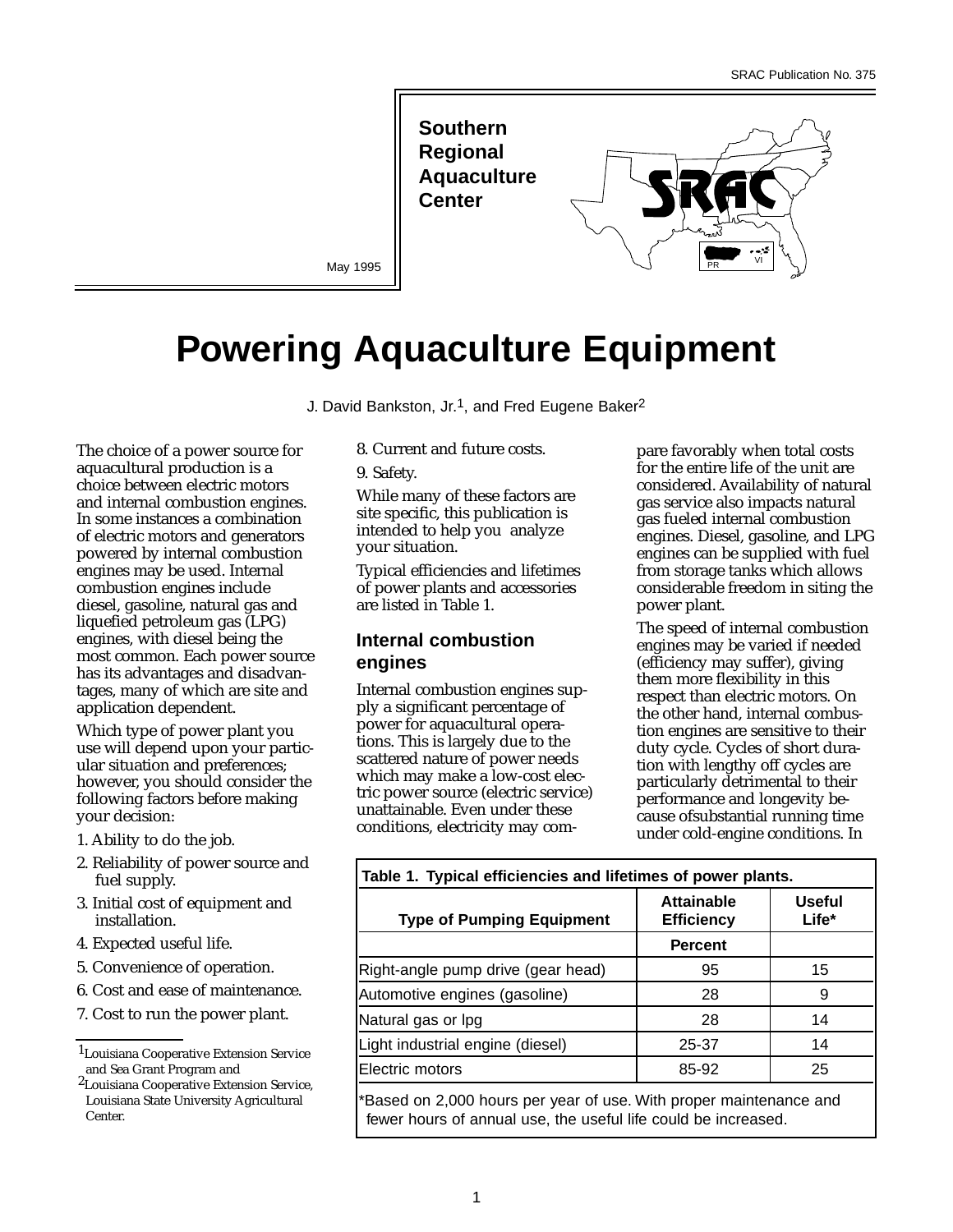general, internal combustion engines are best suited to higher horsepower applications with high annual hours of use. Fuel efficiency is usually better for higher horsepower engines (properly matched to load), and the higher fixed cost can be spread over more operating hours.

# **Selecting an internal combustion engine**

Base your selection of an engine as a power source for pumping or similar applications requiring long run times on the continuous service rating rather than on the maximum brake horsepower (bhp) rating. Be aware that many engines are tested without components such as alternators, radiator fans or water pumps. If an engine does not have a continuous rating or its maximum rated brake horsepower is given, use Table 2 to derate the engine for continuous service.

An engine may show substandard performance if it is not loaded properly. An internal combustion engine operates most efficiently at 75 to 90 percent of its continuous horsepower rating at its design speed. Overloading the engine can seriously shorten its life as well as increase fuel costs. Underloading causes inefficient operation.

Diesel, gasoline and propane engines should be sized to the load, whether the load is a generator or an aerator. Properly sizing the power source can improve fuel efficiency. For example, in a situation where a high horsepower (85 hp) tractor powers a small drum (6-inch) paddlewheel, nearly 90 percent of the fuel consumption is required to run the tractor engine and gear train at 1,800 rpm, while only about 10 percent of the fuel is used to turn the paddlewheel and aerate the pond. When the aerator load is increased by deeper paddle depth or the tractor engine rpm is reduced by the proper gearing, the tractor engine is more fully loaded, and aeration accounts for

| Table 2. Derated engine.                                                 |                                           |  |
|--------------------------------------------------------------------------|-------------------------------------------|--|
| <b>Type of Service</b>                                                   | Deduct Maximum Brake<br><b>Horsepower</b> |  |
|                                                                          | <b>Percent</b>                            |  |
| Continuous load                                                          | 20                                        |  |
| Each 1,000 feet elevation above sea level                                | 0.3                                       |  |
| Each 10-degree rise of ambient air<br>temperature above 60 degrees F     |                                           |  |
| Accessories (generator, air cleaner, water<br>pump-heat exchanger, etc.) | 5                                         |  |
| Fan and radiator are used                                                | 5                                         |  |
| Right-angle drive (if not used in calculating<br>water horsepower)       | 3                                         |  |
| Allowance for wear over time                                             | 10                                        |  |

a higher percentage of fuel consumption.

This may be seen in the data of Professor Claude Boyd, Auburn University. This data is presented in Table 3. The Specific Oxygen Transfer Rate (SOTR) is the amount of oxygen put into the water per hour. It is a measure of the amount of aeration that can be accomplished. The horsepower requirements for the 4-inch drum with 4-inch paddle depth are nearly the same for both the 540 rpm PTO and 1,000 rpm PTO. The 1,000 rpm PTO allows the tractor engine to run at a slower speed and still turn the paddlewheel at the same speed. The tractor engine is more fully loaded at the slower speed and its efficiency is higher, resulting in the consumption of only 0.7 gallon/hour for the 1,000 rpm PTO compared to 1.6 gallon/hour for the 540 rpm PTO. When the 4-inch drum is lowered to a paddle depth of 14 inches, the power requirement at 540 rpm changes from 4.9 to 16.9 horsepower - a factor of 3.4. Because the engine was more fully loaded, the efficiency of the engine increased. The SOTR increased from 15.2 to 45.1 pounds  $O<sub>2</sub>$ /hour, a factor of 3.0; the fuel consumption increased from 1.6 gallons/hour to only 2.0 gallons/ hour-a factor of 1.3. Thus, even though the efficiency of the aerator decreased (3.1 to 2.7 pounds

 $O_2$ /hp-hour), the increased efficiency of the engine more than doubled the oxygen transfer per gallon of fuel (22.6 compared to 9.5 pounds  $O_2$ /gallon).

The engine should be maintained in good operating condition. Ignition, timing and carburetion should be adjusted on spark-ignited engines. Diesel engines require fuel injection timing. Have a qualified specialist make adjustments to ensure the greatest efficiency under the operating conditions.

An additional consideration for diesel, gasoline and LPG engines is fuel storage. Storage tanks should be designed to prevent pollution and, if a leak or spill occurs, to permit cleaning up the fuel. For this reason, underground tanks are usually avoided.

Above-ground tanks may need provisions to contain leaks or spills. Check with your appropriate regulatory agency. Fuel loss or adulteration can occur in storage. Fuel loss could occur through evaporation, which is particularly a problem for gasoline and may lead to higher gum content of the fuel. Adulteration can occur by condensation of water vapor from the air or, in the case of diesel, by bacteria which feed on the fuel in the presence of water. Proper precautions such as filters, water separators, and periodic draining of water from the tank should be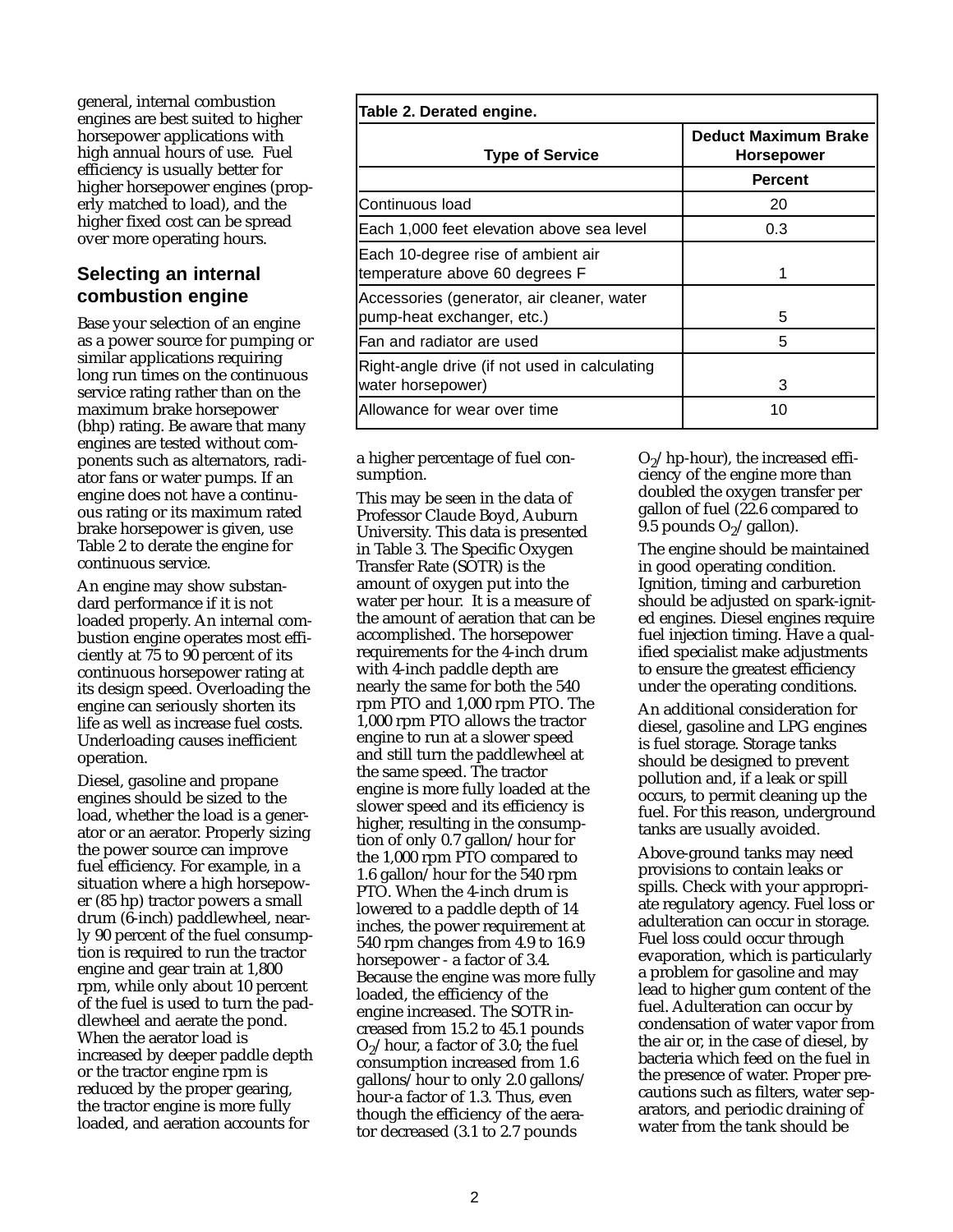|                         | <b>PTO</b><br><b>Shaft</b> | Paddle                   | <b>Tractor</b><br><b>Engine</b> | <b>Power</b>   |                               | <b>Fuel</b>        |                          |                     |
|-------------------------|----------------------------|--------------------------|---------------------------------|----------------|-------------------------------|--------------------|--------------------------|---------------------|
| Aerator                 | <b>Speed</b><br>(rpm)      | <b>Depth</b><br>(inches) | <b>Speed</b><br>(rpm)           | Regmt.<br>(hp) | <b>SOTR</b><br>(lb $O_2/hr$ ) | <b>Consumption</b> | $Ib$ O <sub>2</sub> /gal | $lb \, 02$<br>hp-hr |
| <b>PTO</b> paddle-wheel | 540                        | 4                        | 1,800                           | 4.9            | 15.2                          | 1.6                | 9.5                      | 3.1                 |
| l4-inch drum            | 1,000                      | 4                        | 950                             | 4.8            | 15.2                          | 0.7                | 21.7                     | 3.2                 |
|                         | 540<br>1,000               | 14<br>14                 | 1,800<br>950                    | 16.9<br>16.7   | 45.1<br>45.1                  | 2.0<br>1.2         | 22.6<br>37.6             | 2.7<br>2.7          |
| PTO paddle-wheel        | 540                        | 4                        | 1,800                           | 12.4           | 26.0                          | 1.8                | 14.4                     | 2.1                 |
| I20-inch drum           | 1,000                      | 4                        | 950                             | 12.0           | 26.0                          | 1.0                | 26.0                     | 2.1                 |
|                         | 540<br>1,000               | 14<br>14                 | 1,800<br>950                    | 40.2<br>39.0   | 90.0<br>90.0                  | 3.0<br>2.3         | 30.0<br>39.1             | 2.2<br>2.3          |

taken to assure that the fuel delivered to the engine is clean and fresh. Remember, fuel cannot be stored indefinitely; it deteriorates with age. If the fuel is not suitable for use, even after filtration or treatment, it must be disposed of properly to prevent environmental damage.

#### **Electric motors**

There are obvious advantages of electric motors if the energy and standby charges are not prohibitive. The electric motor provides ease of operation (flip a switch to start), and long life, requires minimal maintenance and maintains its performance level year after year. In addition, initial costs are usually less than the cost of internal combustion engines. Reliability of electric motors is higher than that of internal combustion engines; however, they can be shut down by the loss of electrical power. This may be a deciding factor if you live in an area that has frequent power losses or you cannot tolerate a loss of power.

If electric motors are being considered, you should contact your power supplier to assist in planning and assessing costs. The amount of power needed is one of the first points to consider. Motors of five horsepower or less can be powered from the usual 220 volt single-phase current supply. Larger motors usually require three-phase, 220 or 440

volt current. Your power supplier can also advise you on the type of starting equipment which must be used and equipment needed to protect against overloads, undervoltage, and short circuits, and on correct wiring procedures and materials for safe installations. Your power representative can also tell you of applicable rate schedules. You might be particularly interested in the availability of off-peak rates, but also inquire about demand charges (charge on peak use of electricity), service charges and other charges which may apply. You might think of demand and service charges as a cost of fuel storage; knowing these charges and your anticipated operating schedule will enable you to estimate your cost per kilowatt hour. This is illustrated with an example later.

As a rule, electric motors need not be derated from the horsepower indicated on the nameplate. Most manufacturers base the horsepower rating on 70o F air temperature and a 10 to 15 percent overload factor. This is a built-in service factor to compensate for varying temperature and voltage conditions. An electric motor should be selected to operate at nearly full load since the motor efficiency is lower when underloaded (particularly at 50 percent or smaller load). Standby and energy costs are also higher than necessary when the motor is underloaded. However, you should not overload the motor. If motor requirements fall between motor sizes, select the larger motor. For example, if power required is 34 hp, choose the 40 hp motor rather than the 30 hp one.

Electric motors vary in efficiency of converting electric energy to mechanical energy. Motors in the 15 to 40 hp range average about 86 percent efficiency; in the 50 to 150 hp range, they average about 90 percent efficiency.

## **Fuel costs**

One of the biggest costs of a power plant that operates many hours is the cost of the fuel. In order to estimate this cost, the performance of the power plant must be known. Manufacturers have performance data for their products. This data was obtained under specified conditions, and for internal combustion engines from the same tests used to determine the power output (not all engines are tested). Data for fully loaded engines is most often available, part-load performance being harder to obtain.

The fuel economy can be expressed in several ways. Electric motors and some internal combustion engines use efficiency. For other internal combustion engines, fuel economy is expressed in terms of power and amount of fuel used. For example, gallons per hp hour and pounds of fuel per hp hour may be used to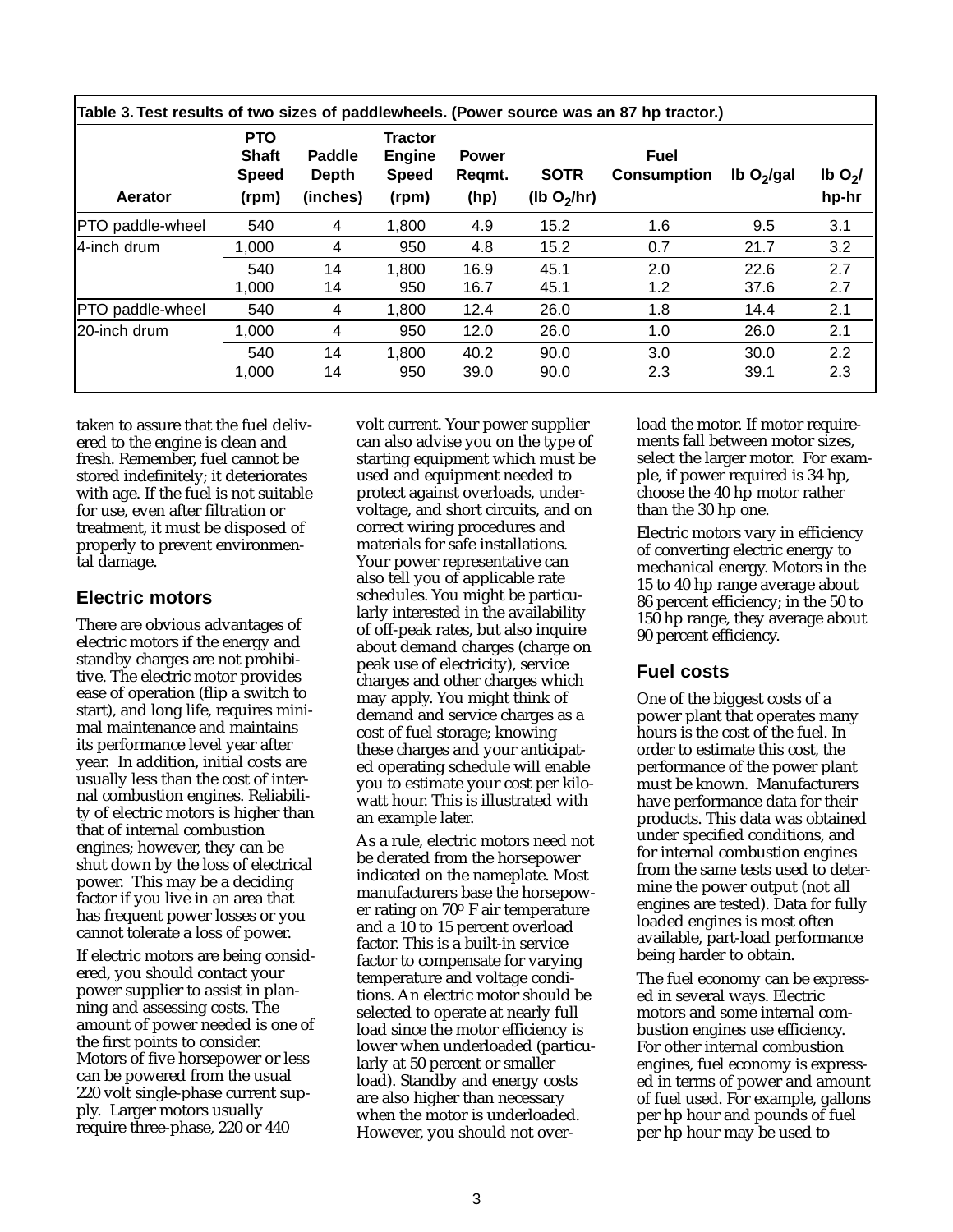express an engine's fuel economy. This method is often denoted as Brake Specific Fuel Consumption (BSFC). Of the two, gallons per hp hour is easier to use since we usually purchase fuel by the gallon; however, it is not used as much since there is more variation in the energy content of a gallon of fuel than in a pound of fuel.

Manufacturer's data can give us a starting point for calculating fuel costs, but what we really want is the performance in the field. The best we can do is to estimate. We could use typical efficiencies such as those found in Table 4 which are based upon the energy content listed in the table.

This table corresponds with measurements taken by L. Leon New, Area Irrigation Specialist, Texas Agricultural Extension Service, on existing irrigation pump installations. This data was taken during a period of time lasting nearly two decades from engines fairly well maintained and matched to their load. The 39 diesel units tested ranged in efficiency from 23 percent to 35 percent (average 30.7 percent). Horsepower of these units ranged from 20 to 209 (average 107). Five hundred and sixtyseven natural gas engines were tested with efficiencies from 8 percent to 29 percent (average 20.9 percent) with power output from 15 to 202 hp (average 86). New also tested 185 electric motor installations ranging from 2 to 200 hp (average 69) with efficiency of 60 percent to 92 percent (average 87 percent). New noted that the actual efficiency of electric motors agreed closely with the manufacturer's rating, but that there was greater variability in the performance and ratings of diesel and natural gas engines.

A second way of obtaining efficiencies, if the manufacturers state performance in terms of efficiency, is to derate the fuel efficiency in much the same manner as that for power. The manufacturer's efficiency should be for the same operating conditions you will experience. Table 5 lists some typical derating factors.

| Table 4. Typical field efficiencies.                                     |                                                      |                 |                       |  |
|--------------------------------------------------------------------------|------------------------------------------------------|-----------------|-----------------------|--|
| <b>Equipment Description</b>                                             | <b>Typical</b><br><b>Efficiency</b><br><b>Values</b> | Unit of<br>Fuel | <b>Energy Content</b> |  |
| Diesel engines (new or<br>fairly well maintained and<br>matched to load) | 27-37%                                               | gal.            | Diesel: 135,000       |  |
| Diesel engines<br>(use tested in field)                                  | 18-25%                                               |                 |                       |  |
| Diesel engines (oversized)                                               | $7 - 15%$                                            |                 |                       |  |
| Gasoline engines                                                         | 7-28%                                                | gal.            | Gasoline: 124,000     |  |
| LPG engines                                                              | 7-28%                                                | gal.            | LPG: 92,000           |  |
| Natural gas engines                                                      | 7-28%                                                | ccf             | Natural gas: 100,000  |  |
| Electric motors                                                          | 85-92%                                               | kWh             | Electricity: 3,412    |  |
| Generator conversion<br>Efficiency                                       | 75-85%                                               |                 |                       |  |
| Gear head (right angle)                                                  | 90-95%                                               |                 |                       |  |
| Belt drive                                                               | 85-90%                                               |                 |                       |  |

For example, suppose a diesel engine with a 37 percent manufacturer's efficiency rating at a speed and load corresponding to field

conditions is to be used. The engine is to be derated for a generator, water pump, radiator, and fan and for wear:

| Table 5. Typical derating factors for fuel efficiency.             |                            |  |  |
|--------------------------------------------------------------------|----------------------------|--|--|
| <b>Type of Service</b>                                             | <b>Deduct Efficiency %</b> |  |  |
| Generator                                                          | 1.7                        |  |  |
| Water pump                                                         | 1.7                        |  |  |
| Fan and radiator                                                   | 5.0                        |  |  |
| Right angle drive (if not used in<br>calculating water horsepower) | 5.0                        |  |  |
| Allowance for wear over time                                       | 10.0                       |  |  |

| Item             | <b>Deduction</b><br><b>From Table 5</b> | <b>Factor</b><br>$(100% - Deduction)$ |
|------------------|-----------------------------------------|---------------------------------------|
| IGenerator       | 1.7% deduction                          | $98.3\% = 0.983$                      |
| Water pump       | 1.7% deduction                          | $98.3\% = 0.983$                      |
| Fan and radiator | 5.0% deduction                          | $95.0\% = 0.95$                       |
| Wear             | 10.0% deduction                         | $90.0\% = 0.90$                       |

The fraction of the rated efficiency expected under field conditions is:

(generator) x (waterpump) x (fan & radiator) x (wear)  $(0.983)$  x  $(0.983)$  x  $(0.95)$  x  $(0.90) = 0.83$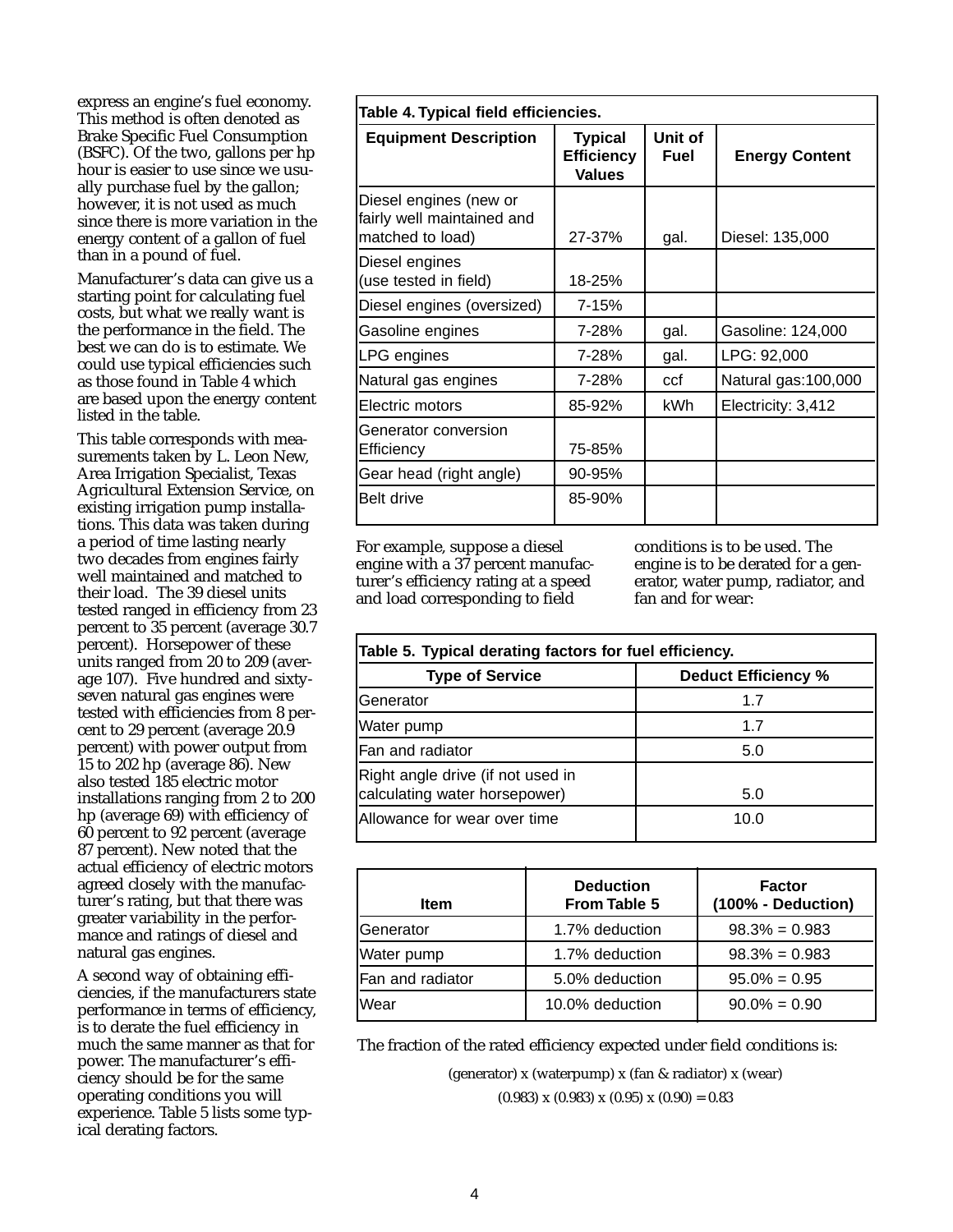Expected Efficiency:

 $(.83)$  x  $(37%) = 30.7%$ 

Note that the cumulative effect of the factors was the product obtained by multiplying all the factors. In both the Texas study and Table 4, the engine efficiencies were based on a nominal heating value of 1,000 Btu/ft<sup>3</sup> for natural gas, 124,000 Btu/gal of gasoline and 135,000 Btu/gal diesel fuel. The actual heating value will vary with the fuel. There are two different heating values: the higher heating value (hhv), which includes the heat released in condensing the water vapor in the products of combustion; and the lower heating value (lhv), which does not include the heat released in condensing the water vapor. Since exhaust temperatures are too high for condensation to occur, many manufacturers rate their engines in terms of lower heating values. This should not present a problem as long as consistency is employed in using such heating values; otherwise, an error may result. For example, if fuel cost calculations were performed using the higher heating value of the fuel and an engine efficiency derived from the lower heating value, an erroneously low cost of power would result. This error can be significant as the following example illustrates.

Manufacturer's data for fuel economy in terms of Brake Specific Fuel Consumption should also be derated with the same factors as used for efficiency. In this case, however, since a lower BSFC is obtained at higher efficiencies, the adjustment is obtained by dividing the BSFC by the total reduction. Another factor that can complicate calculation is that fuel varies. For example, the weight of a gallon of diesel fuel can depend on temperature and the particular blend. If you lack specific information, a value of 7.07 lbs/gallon of diesel fuel and 6.1 lbs per gallon of gasoline may be used.

**Example**: What is the cost of natural gas per lower heating value therm  $(100,000$  Btu) if the gas is sold for 50 $\circ$  per therm (based on higher heating value). The lhv is  $932 \text{ Btu/ft}^3$  and the hhv is 1,040 Btu/ft<sup>3</sup>.

**Solution**: The number of cubic feet needed to obtain 100,000 Btu (hhv) is

$$
\frac{100,000 \text{ Btu}}{1040 \text{ btu}/\text{ft}^3} = 96.15 \text{ ft}^3
$$

Thus at 50¢ therm (hhv) we get 96.15 cubic feet for 50¢ or a cost of

$$
\frac{50c}{96.15} = 0.52 \text{ c/ft}^3
$$

Evaluated at it lhv, we would need

 $\frac{100,000 \text{ Btu}}{2}$  = 107.3 ft<sup>3</sup> of gas  $932 \; \mathrm{B}$ tu/ft $^3$ 

It is the same gas and costs the same per cubic ft., thus the cost per lhv therm is:

 $(107.3 \text{ ft}^3) \times (0.52 \text{c}/\text{ft}^3) = 55.8 \text{c}/\text{therm}$ 

Cost is 11.6 percent higher for a lhv therm than a hhv therm.

Unlike petroleum fuels, the energy content of a unit of electricity (kWh) is constant. The actual cost of the fuel might be more difficult to obtain since various rates and rate components might apply and the cost per kWh may depend upon usage. Your utility representative should be able to help you determine a suitable average cost.

A good idea of the operating cycle is usually needed for accurate

Electrical energy consumption in kwh of an electric motor is:

|                                                                                                                                                    | $(50)$ x $(2,000)$ x $(0.746)$ = 87,882.4 kWh            |  |  |
|----------------------------------------------------------------------------------------------------------------------------------------------------|----------------------------------------------------------|--|--|
| (horsepower produced) x (hours of use) x $(0.746)$                                                                                                 | 0.85                                                     |  |  |
| motor efficiency                                                                                                                                   |                                                          |  |  |
| Annual energy charge is:                                                                                                                           |                                                          |  |  |
| (kWh) $\frac{\text{cost}}{\text{1.5}}$ = (87,882.4) x (0.06) - \$5,272.94<br>kWh                                                                   |                                                          |  |  |
| Annual demand charge is:                                                                                                                           |                                                          |  |  |
| (50) (kW demand) x (2.50) $\frac{\text{dollars}}{\text{collars}}$ x $\frac{(12 \text{ months})}{(12 \text{ months})}$ = \$1,500/yr<br>kW-mth<br>vr |                                                          |  |  |
| Total annual charge:                                                                                                                               | Cost per kWh = $\frac{$6,772/94}{9}$ = 0.077 or 7.7c/kWh |  |  |
| $5,272.94 + 1,500 = $6,772.94$                                                                                                                     | 87.882.4 KWh                                             |  |  |

fully loaded 50 hp electric motor is expected to operate 2,000 hours per year at 85 percent efficiency. There is a 50 kW demand associated with the motor. The electric bill includes a demand charge of \$2.50/kW/month for each month, whether the motor runs or not. Energy costs are 6¢/kWh. What is the average cost per kilowatt hour if demand charges are included?

determination. As an example, a

Annual energy used is: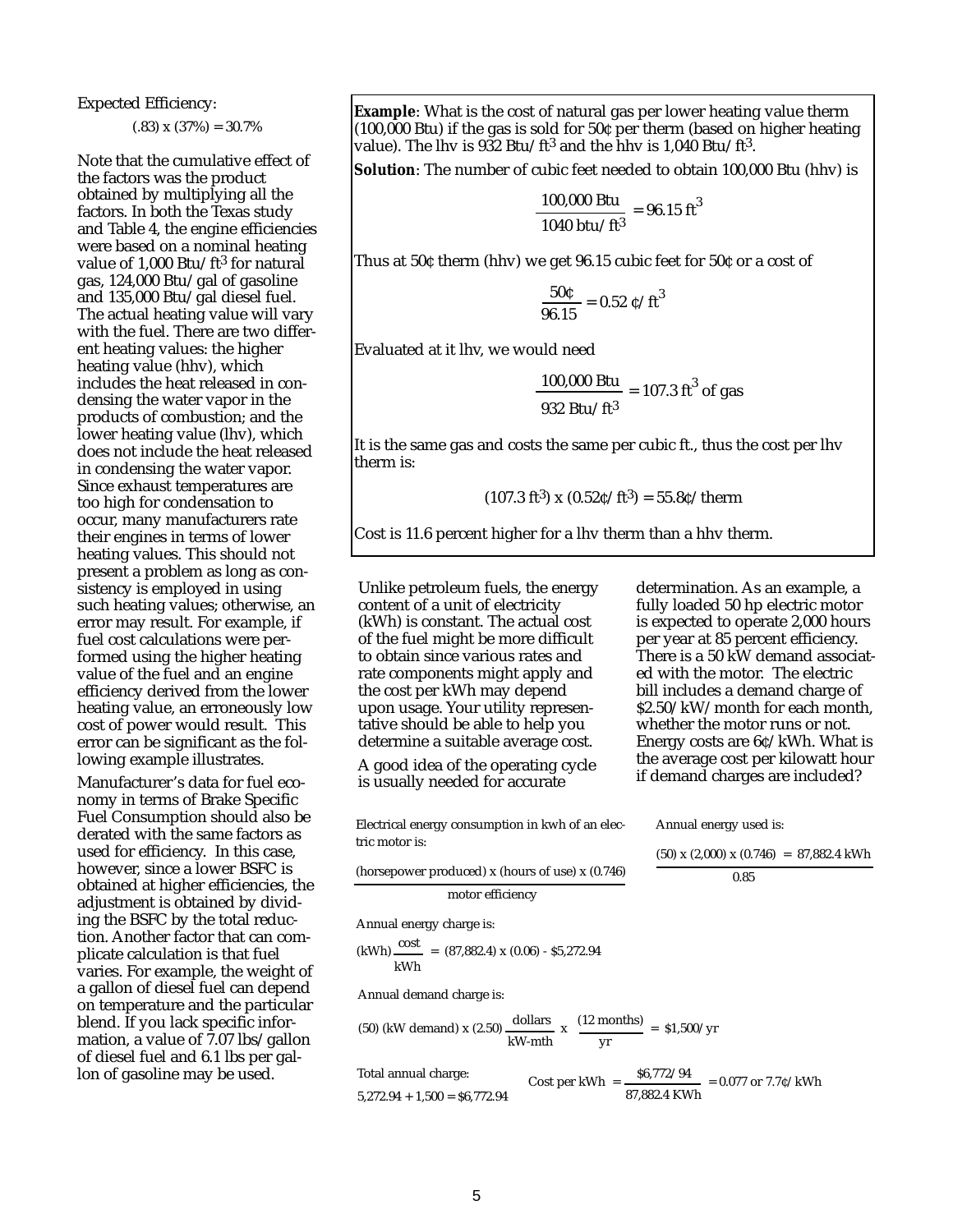If the same motor was used only 500 hours a year the cost would be:

kWh used =  $\frac{(50) \times (500) \times (.746)}{21,941}$  kWh 0.85 Energy cost =  $(21,941)$  x  $(0.06)$  = \$1,316.46

Demand charges unchanged, \$1,500.00

#### **Maintenance costs**

Maintenance costs are considerably higher for internal combustion engines than for electric motors. The exact costs are difficult to pin down as they depend on duty cycle, cost of labor and degree of maintenance. However, a rough rule of thumb is to assess internal combustion engines a one cent per horsepower-hour maintenance cost penalty in comparison with electric motors.

# Total cost = \$2,816.46

# **Equations and example calculations**

Unit Cost  $\frac{2,818.24}{4}$  = \$0.128/kWh =  $\frac{12.86}{4}$ 

21,941 kWh

| Table 6. Electric motor facts.                                                                                 |                                                                        |                                                          |
|----------------------------------------------------------------------------------------------------------------|------------------------------------------------------------------------|----------------------------------------------------------|
| Required                                                                                                       | <b>Single-Phase</b>                                                    | <b>Three-Phase</b>                                       |
| Amps when hp is known                                                                                          | 746 x (hp)<br>$\overline{E}$ x (eff) x (pf)                            | 846 x (hp)<br>$1.73 \times (E) \times (eff) \times (pf)$ |
| Amps when kW are known                                                                                         | $1,000 \times (kw)$<br>$E \times (pf)$                                 | 1,000<br>$\overline{1.73}$ x (E) x (pf)                  |
| Amps when kva is known                                                                                         | 1,000 x (kva)<br>F                                                     | $1,000 \times (kva)$<br>$1.73 \times (E)$                |
| kW                                                                                                             | $(E)$ x (I) x (pf)<br>1,000                                            | 1.73 x (I) x (E) x (pf)<br>1,000                         |
| kVa                                                                                                            | $(I) \times (E)$<br>1,000                                              | 1.73 x (l) x (E)<br>1,000                                |
| hp output                                                                                                      | $(I) \times (E) \times (pf) \times (eff)$<br>746                       | 1.73 (I) $x$ (pf) $x$ (eff)<br>746                       |
| Where: I<br>$= amperes$<br>$=$ volts<br>E.<br>$\text{eff}$ = efficiency<br>(as a decimal)<br>$hp =$ horsepower | $=$ power factor<br>pf<br>$kW = kilowatts$<br>$kVa = kiloVolt amperes$ |                                                          |

#### **Calculations to determine your energy cost**

#### **Electric:**

- **Step 1:** Determine the power in terms of brake horsepower (bhp), required by the device (pump, aerator, etc.).
- **Step 2**: Determine cost of power

Electric Cost to Operate in  $\frac{\pi}{46}$  x (bhp) x (energy cost in  $\frac{\pi}{8}$  kWh)

(electric motor eff) x (drive eff)

- Note: These efficiencies should be expressed in decimal form for equations. Example: 35% = .35. If a component is not used, omit its efficiency from the equation. The energy cost per kwh should include all charges such as demand charges.
- Example: What is the cost per hour of electricity to operate a 90 percent efficient direct coupled electric motor producing 40 hp if the cost per kWh is 8¢?<br> $(40)$  (90)

Solution: 
$$
\text{Cost/hr} = \frac{.746 \times (40) \times (.08)}{.90} = 82.65/\text{hr}
$$

# **Internal combustion engines**

The first step is the same as with electric motors, determine the power required. The second step, determining the cost of power,

requires a choice of equations depending upon how the engine's performance is stated. The engine's performance should be derated, as described previously, if required. The third step, which is optional, is to assess a mainte-

nance cost penalty in comparison to electric motors. This procedure is illustrated below using the same horsepower (40) requirement as for the electric motor.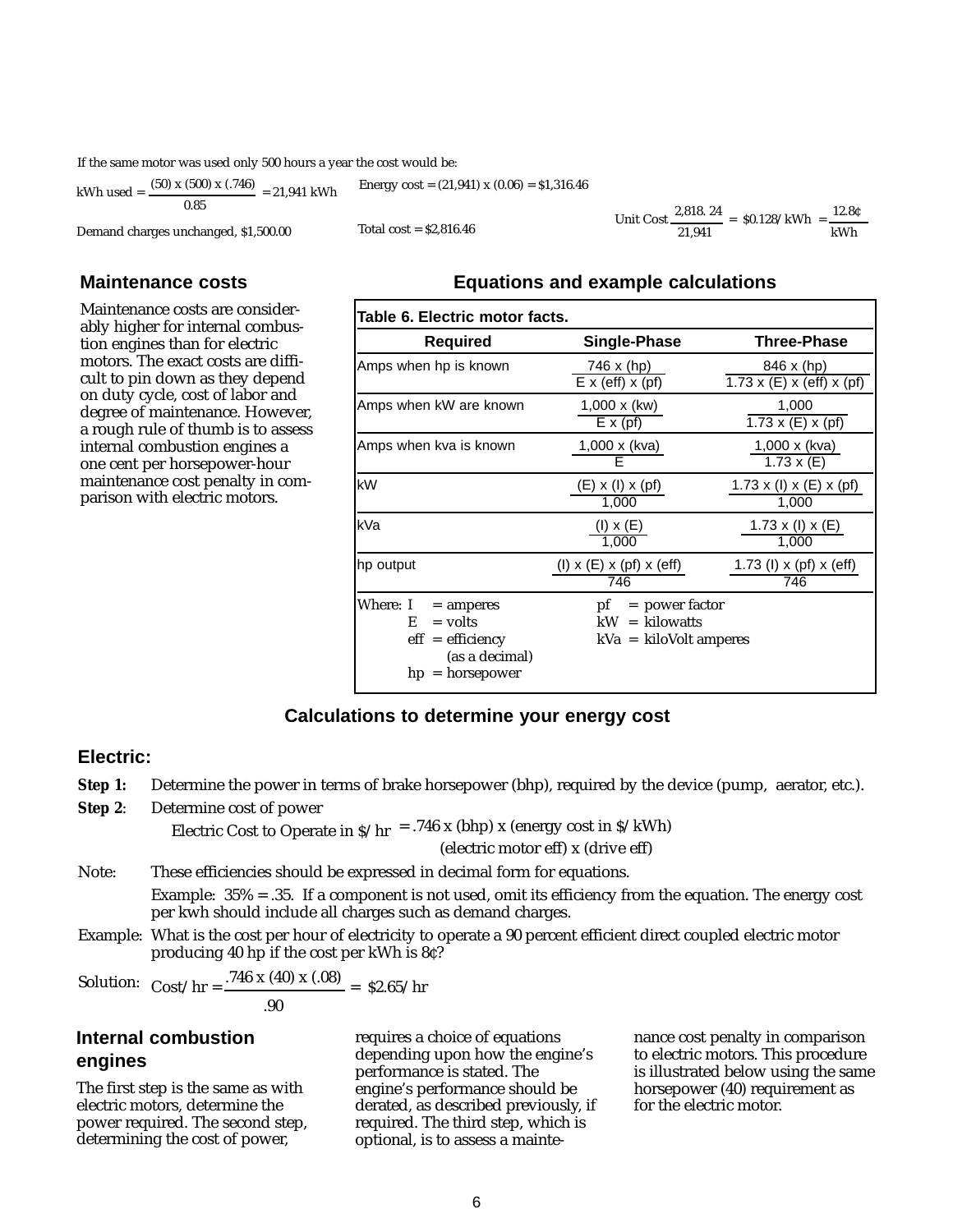# **Performance given in terms of efficiency**

Internal combustion<br>engines cost to operate = engines cost to operate =  $\frac{2,545 \text{ (HP)}\text{ (fuel cost in $/} \text{ unit of fuel})}{\text{(energy content) (power source EFF)}\text{ (drive EFF)}\text{ (generator EFF)}\text{ (electric motor EFF)}}$ 

Note: These efficiencies should be expressed in decimal form for equations.

Example: 35 percent = 0.35. If a component is not used (example: a generator), omit its efficiency from the equation. If specific energy factors for your fuel are not available, use those in Table 4.

Examples:

(1) New diesel engine sized properly (30 percent eff), 1 right angle gear drive (90 percent), diesel cost \$.60/gal.

#### **Diesel cost to operate**

Cost/hr = 
$$
\frac{(2,545) \times (40) \times (.60)}{(135,000 \times (0.30) \times (0.90))} = $1.68/hr
$$

Energy content of 135,000 from Table 4

Maintenance cost penalty:

 $\frac{40 \text{ H}}{0.90 \text{ gear efficiency}}$  = 42.09 hp required of engine

In 1 hour engine would produce 42.09 hp-hr which at 1¢/hp-hr results in a maintenance penalty of \$.42/hr. Total of energy and maintenance penalty \$2.10/hr.

(2) Used diesel engine, oversized (10 percent eff), right angle gear drive (90 percent eff) diesel cost \$.60/gal.

**Diesel cost to operate**

$$
Cost/hr = \frac{(2,545) \times (40) \times (0.60)}{(135,000) \times (0.10) \times (0.90)} = $5.03/hr
$$

Same maintenance penalty of \$0.42/hr. Total energy cost and maintenance penalty \$5.45/hr.

#### **Performance in terms of fuel consumption**

If manufacturers' BSFC figures are used, the appropriate second step is to derate to cover actual conditions, and convert to unit of fuel (gallons) per horsepower hour. This is accomplished by:

 $\frac{\text{BSFC (lb/hp-hr)}}{\text{Fuel density (lb/gal) x derating factor}} = \frac{\text{gal}}{\text{hp-hr}}$ 

If consumption is given in terms of gal/hp-hr, derate to actual conditions.

Example: A manufacturer's engine has a BSFC rating of 0.44 lbs/hp-hr at operating conditions corresponding to our load requirements. The rating was obtained without a radiator, fan, alternator or water pump (all of which will be used) for a new engine. Determine an appropriate gal/hp-hr figure for a derated engine.

Solution:

| <b>Condition</b> | <b>Derating Factor</b> | <b>Multiplier (1.0 - Derating Factor)</b> |
|------------------|------------------------|-------------------------------------------|
| Wear             | 10%                    | 0.90                                      |
| Alternator       | 1.7%                   | 0.983                                     |
| Water pump       | 1.7%                   | 0.983                                     |
| Fan and radiator | 5%                     | 0.95                                      |

Derating factors were obtained from Table 5. Total derating is obtained by multiplying  $(0.9)(0.983)(0.9830)(0.95) = 0.83$ . Using 7.07 lb/gal of fuel:

Full consumption = 
$$
\frac{0.44}{(7.07) \times (0.83)} = 0.075 \frac{\text{gal}}{\text{hp-hr}}
$$

The hourly fuel cost is determined from:

**Internal combustion engine cost to operate** =  $\frac{(SFC (gal/hp-hr)) x (hp) x (unit fuel cost (S/gal))}{(1 + \frac{1}{2}) (1 + \frac{1}{2}) (1 + \frac{1}{2}) (1 + \frac{1}{2}) (1 + \frac{1}{2}) (1 + \frac{1}{2}) (1 + \frac{1}{2}) (1 + \frac{1}{2}) (1 + \frac{1}{2}) (1 + \frac{1}{2}) (1 + \frac{1}{2}) (1 + \frac{1}{2}) (1 + \frac{1}{2}) (1 + \frac{1}{2}) (1 + \frac{$ (drive eff) x (generator eff) x (electric motor eff)